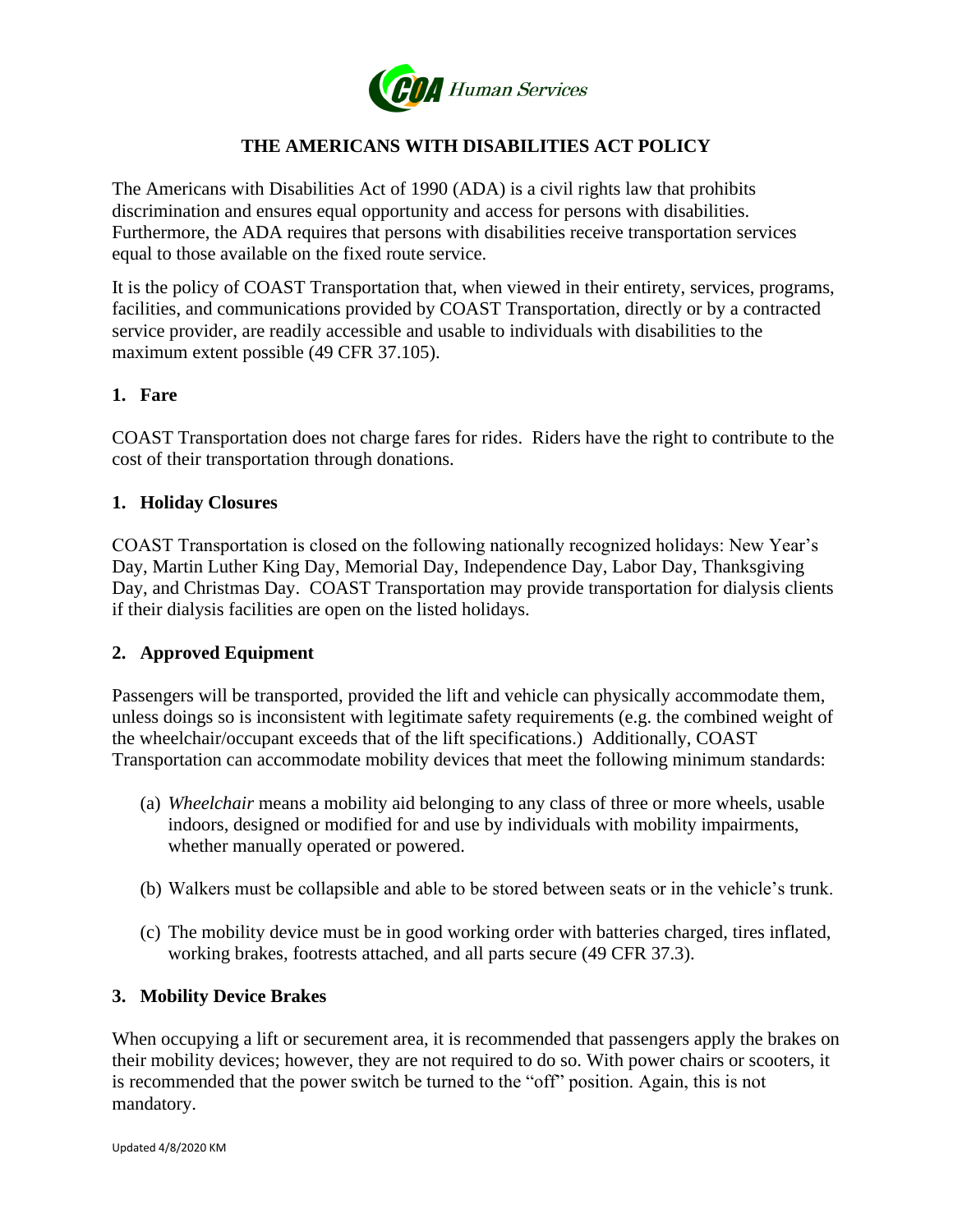

## **4. Portable Oxygen Use**

Individuals with disabilities who use portable oxygen devices are allowed to travel with respirators and properly secured portable oxygen supplies. Oxygen supplies must not obstruct the aisle (49 CFR 37.167 (h)).

### **5. Securement Policy**

Operators will use front and rear tie-downs to secure mobility devices. Operators will secure mobility devices at the strongest parts of the device; however, the passenger can indicate the most optimal tie-down spot. The mobility device will be secured front facing unless otherwise requested by the passenger. Drivers will assist passengers with securement systems, ramps, and seatbelts; however, drivers cannot assist riders using power chairs or scooters with the operation of their equipment. COAST Transportation cannot refuse to transport someone whose mobility device cannot be satisfactorily restrained provided that mobility device fits within the definition described in Section 3 (49 CFR 37.165).

### **6. Stop Announcements**

COAST Transportation does not have fixed routes, but will communicate stops to all riders in a bus or van as needed.

### **7. Personal Care Attendants**

A Personal Care Attendant (PCA) may ride with you at no charge. A PCA is someone who travels with, and helps, a rider who is not able to travel alone. You must provide your own PCA if you need one. Please let us know when making a trip request whether or not you will be using a PCA or if you have a guest or companion. This information will guarantee a place for a PCA to ride with you. It will allow a guest/companion to ride if space is available. A companion is anyone who rides with you who is not designated as your PCA (49 CFR 37 (d)).

#### **8. Service Animals**

A service animal is any guide dog, signal dog, or other animal individually trained to work or perform tasks for an individual with a disability. In order to ride COAST Transportation:

- (a) The animal must be on a leash or in a container, remain under control of the owner, and behave appropriately.
- (b) Birds, reptiles, amphibians, rodents, and cats must be kept in an enclosed carrier/container.
- (c) The animal must remain at your feet or on your lap. It may not sit on a vehicle seat.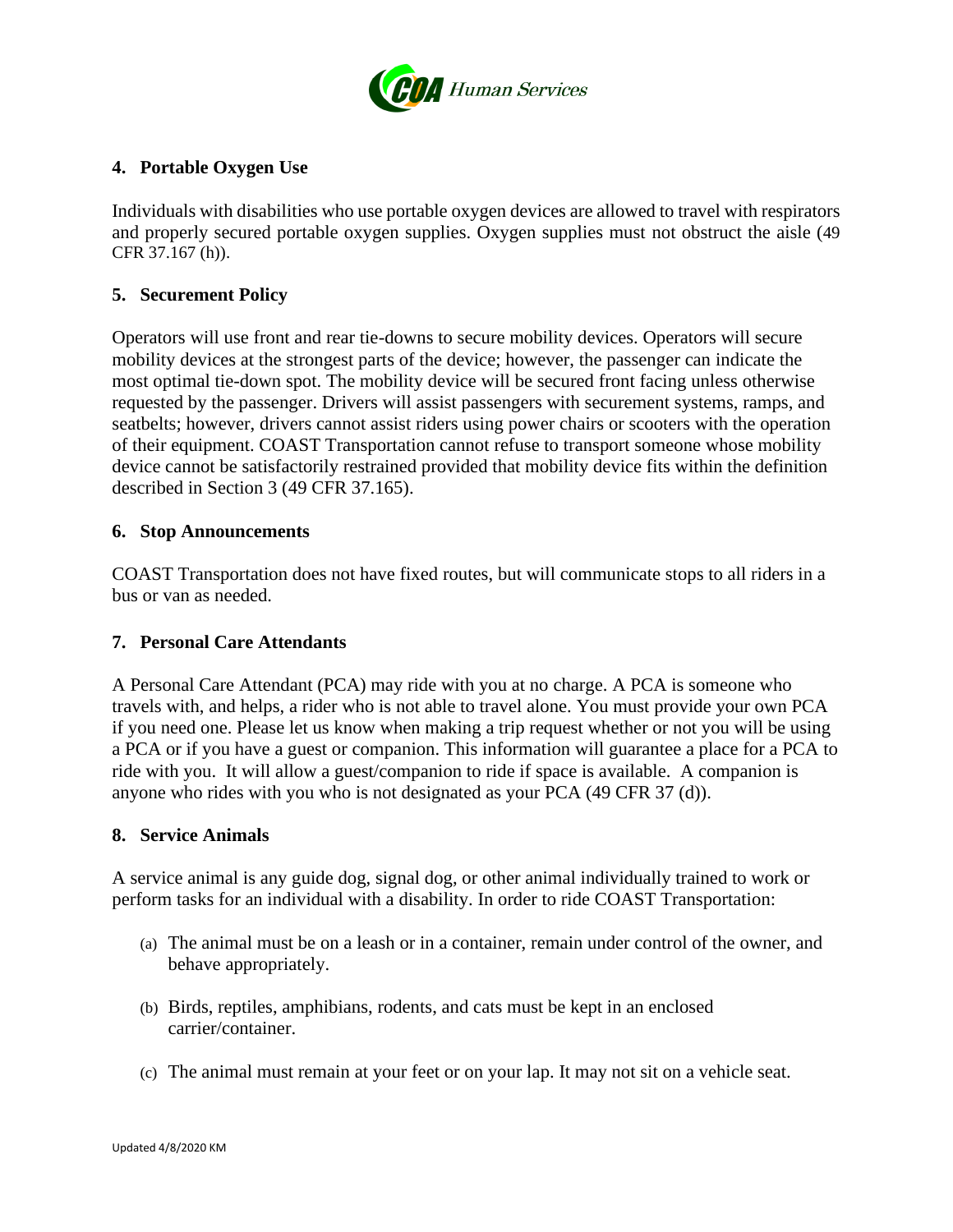

(d) The animal must not be aggressive toward people or other animals (49 CFR 37.167 (d)).

### **9. Boarding Assistance**

Operators shall position the bus to make boarding and de-boarding as easy as possible for everyone, minimize the slope of the ramp, and use the kneeling option as needed. Bus operators shall provide assistance to passengers upon request. Passengers with disabilities shall be allowed adequate time to board and disembark the vehicle.

### **10. Maintenance of Lifts or Ramps**

Bus operators must test the lift or ramp during the pre-trip inspection. Break down of accessibility equipment must be reported immediately to dispatch. A vehicle with an inoperable lift or ramp must be removed from service as soon as possible and cannot be returned to service until repaired. If there is a lift or ramp failure, a replacement vehicle must be dispatched if the next trip to the destination of any passenger using a mobility device is scheduled in more than 30 minutes. If the next trip to the destination of any passenger using a mobility device is scheduled in 30 minutes or less, a replacement vehicle may be dispatched if available (49.CFR 37.163).

### **11. Priority Seating**

Upon request, bus operators shall ask, but not require, passengers to yield priority seating at the front of the bus to seniors and persons with disabilities. Drivers are not required to enforce the priority seating designation beyond making such a request.

### **12. Reserved Seating**

Mobility device securement areas on buses are reserved. Passengers using common mobility aids shall be boarded if the securement areas are not otherwise occupied by a mobility device, regardless of the number of passengers on the bus. Bus operators are required to ask passengers sitting in the securement areas to move to other available seats.

#### **13. Suspension of Service**

A rider's privileges may be suspended for any of the following infractions on any COAST Transportation property, including vehicles, bus parking locations or offices:

- (a) Smoking or carrying a lit pipe, cigar, or cigarette (unless in a designated smoking area).
- (b) Discarding or dumping litter in places other than the recognized receptacles.
- (c) Consuming alcoholic beverages or in procession of alcoholic beverages.
- (d) Loud, raucous, unruly, harmful, or harassing behavior.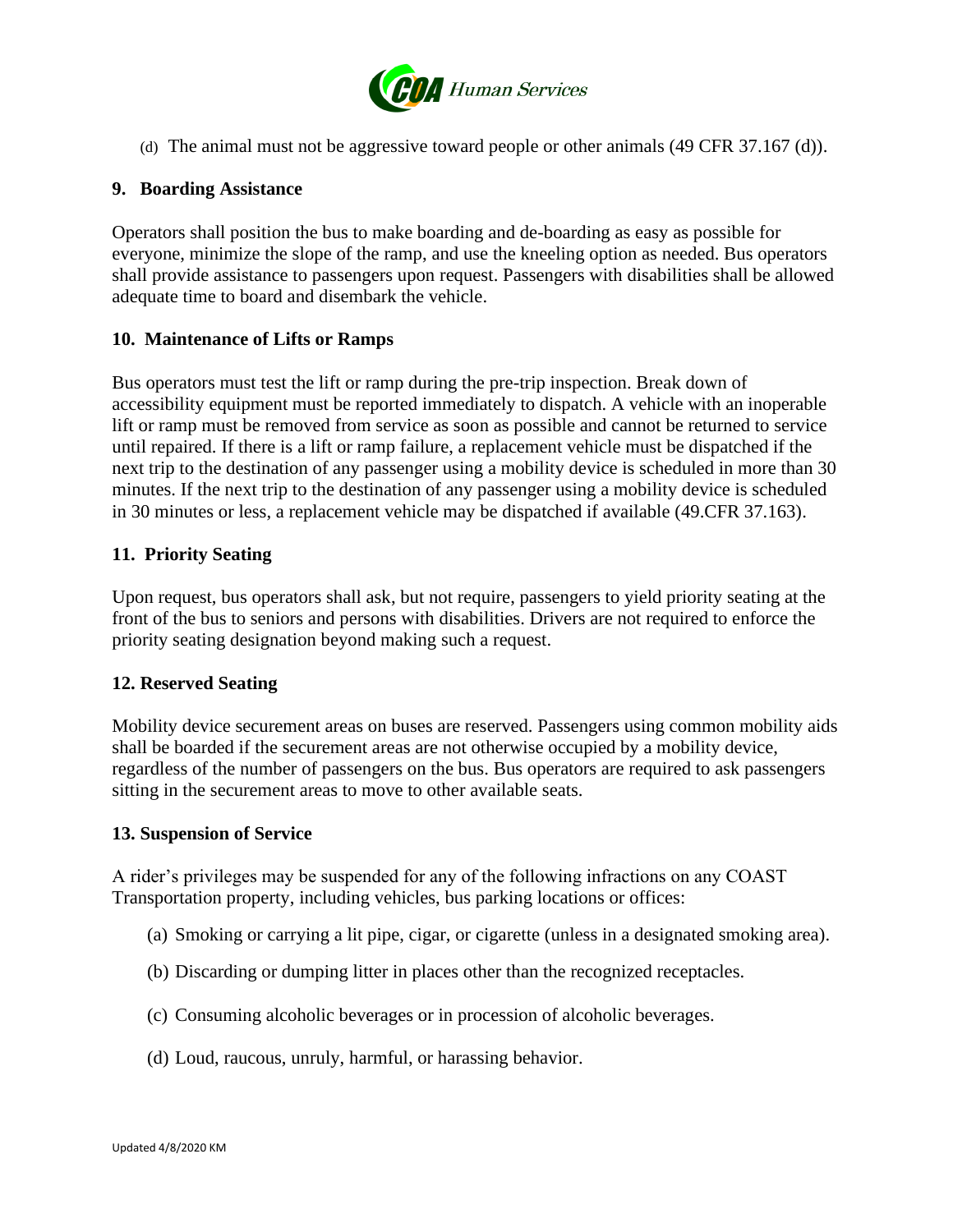

(e) Engaging in other conduct that is inconsistent with the intended purpose of the transit facility, office, or vehicle **(**RCW 9.91.025).

## **14. Notification of Policy**

COAST Transportation will notify the public of the ADA policy on the website and in the riders' guide.

## **15. Eligibility Requirements**

There are no eligibility requirements to utilize services provided by COAST Transportation. If a caller self-identifies as a Medicaid-qualified recipient, a referral to the current Medicaid Broker will be made to obtain transportation services. If denied services by the Medicaid Broker for any reason, COAST may then provide the service if the client calls back.

### **16. Origin to Destination Service**

Based on the functional ability of the rider at the time of the trip, the driver will provide one of the following types of trips 49.CFR 37:

| Trip Type        | <b>Descriptions</b>                                                  |
|------------------|----------------------------------------------------------------------|
| Curb to Curb     | Customer taken from curb of pickup to curb of destination            |
| Door to Door     | Customer taken from door of pickup point to door of destination      |
| Door Though Door | Customer taken from point of pickup into the door of the destination |

### **17. Trip Scheduling**

All trips can be scheduled with a minimum of 48 hours' notice.

### **18. Trip Cancelation**

Trips may be canceled in advance. When it is necessary to cancel a trip, clients are encouraged to call the office as soon as possible.

### **19. Missed/Late Cancels**

After two missed trips the customer will receive a warning letter. Upon the fourth missed trip the customer will receive a phone call. Upon the fifth missed trip the customer can be suspended from service for up to 6 months.

### **20. Trip Denials**

COAST Transportation will count all denials for service. One denial of a multi-legged trip will count as a denial for each leg of the trip.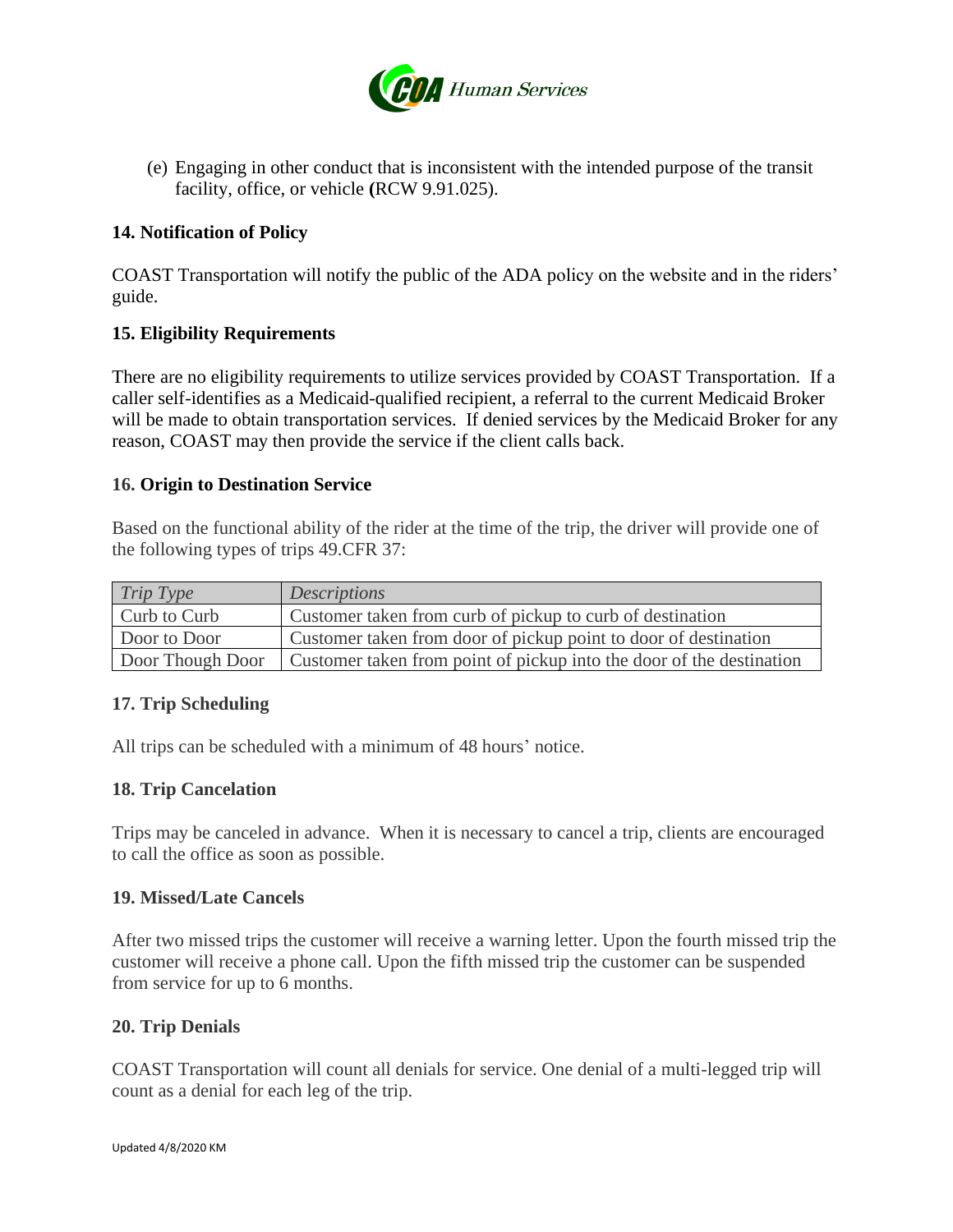

## **21. Complaint Process**

COAST Transportation is committed to providing safe, reliable, and accessible transportation options for the community. COAST Transportation has established a Customer Complaint Policy and customers wishing to file a complaint and/or obtain a copy of the Customer Complaint Policy may contact COAST Transportation at 509-397-2935, or in person at COAST Transportation's administration office located at 210 S. Main St, Colfax, WA 99111 (RCW 46.07b).

### **22. Reasonable Modification**

Requests for modifications of COAST's policies, practices, or procedures to accommodate an individual with a disability may be made either in advance or at the time of the transportation service. COAST is best able to address and accommodate a request when customers make their requests before the trip. Customers should contact COAST's office with questions.

### **23. Direct Threat**

If a person is violent, seriously disruptive, or engaging in illegal conduct COAST may, consistent with established procedures for all riders, refuse to carry the passenger. A person who poses a significant risk to others may be excluded [from service] if reasonable modifications to the public accommodation's policies, practices, or procedures will not eliminate that risk (49CFR 37.5 App. D/ 29 CFR 36.208).

Behaviors that may cause immediate exclusion from the system include:

- (a) Destruction of public property (the vehicle, and/or its furnishings);
- (b) Doing violence to others or to oneself;
- (c) Behavior that is seriously unruly, seriously disruptive, threatening, or frightening to others;
- (d) Behavior that interferes with the safe operation of the vehicle;
- (e) Violations of service animal policy by failing to control one's service animal;
- (f) Violations of operating rules governing the provision of transportation system-wide;
- (g) Engaging in illegal conduct;
- (h) Other conduct judged by COAST to represent an actual or potential threat to the health, safety or wellbeing of oneself, the operator, other passengers, and/or COAST personnel.